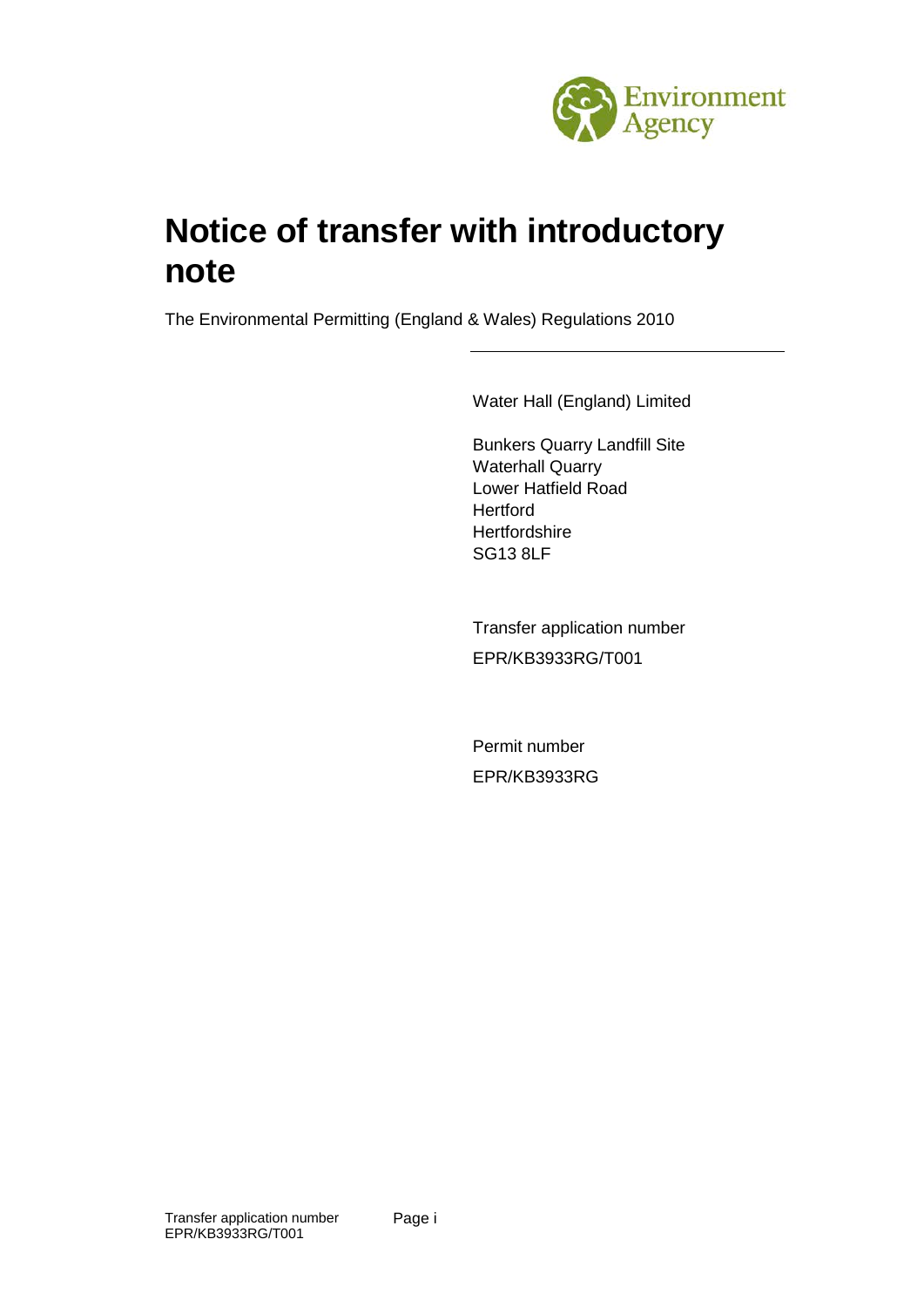## **Bunkers Quarry Landfill Site Permit number EPR/KB3933RG**

### **Introductory note**

### **This introductory note does not form a part of the notice**

The following notice gives notice of the transfer of an environmental permit to a new operator (the transferee).

This permit is being transfer from Mr Francis Michael Lyons to Water Hall (England) Limited.

Any changes made as a result of the transfer are set out in the schedules.

The status log of a permit sets out the permitting history, including any changes to the permit reference number.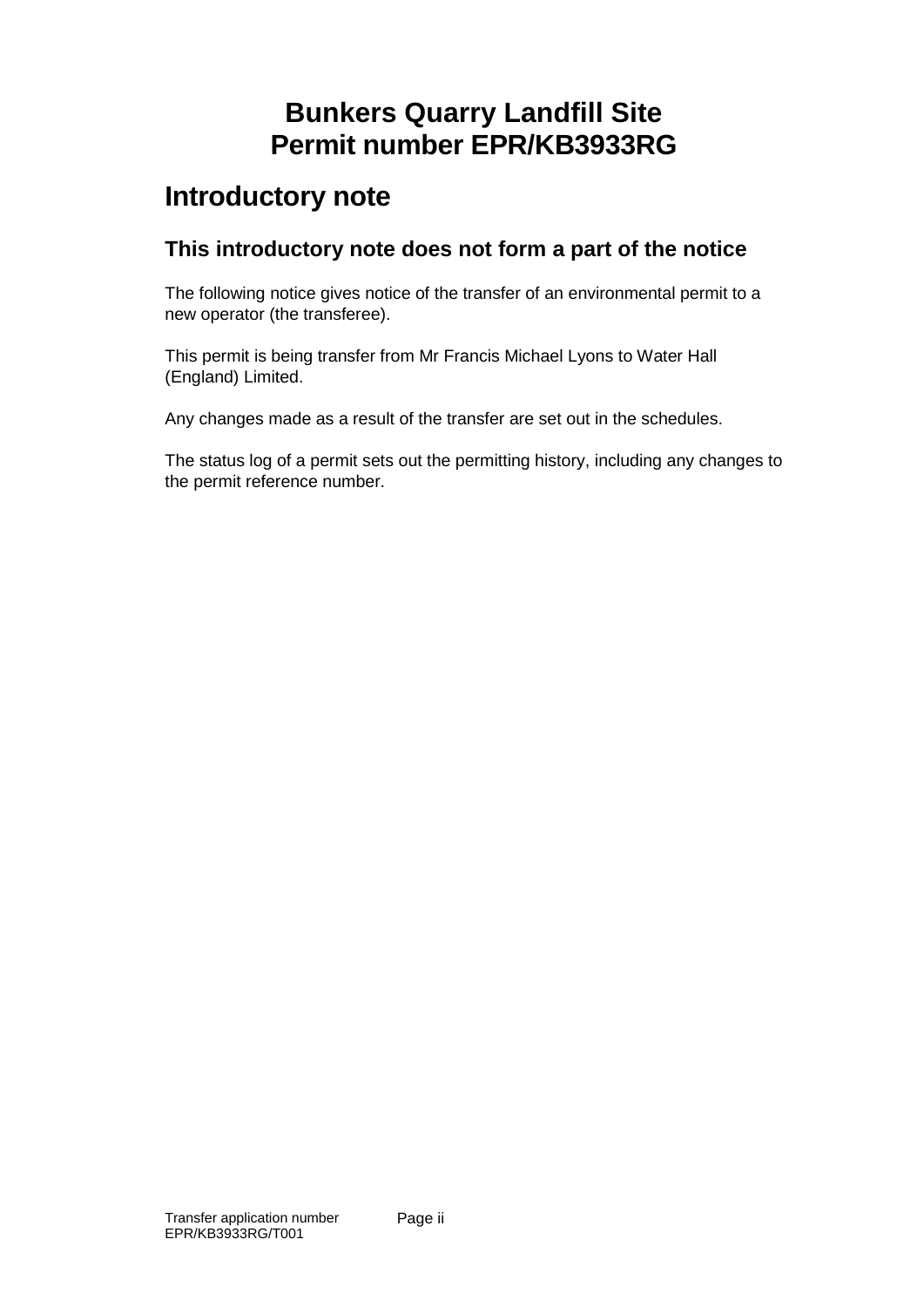| <b>Status log of the permit</b>                                  |                         |                                                                                                                                                                                                               |
|------------------------------------------------------------------|-------------------------|---------------------------------------------------------------------------------------------------------------------------------------------------------------------------------------------------------------|
| <b>Description</b>                                               | <b>Date</b>             | <b>Comments</b>                                                                                                                                                                                               |
| <b>Waste Disposal Licence</b><br>issued (81/114)                 | 22/07/1981              | <b>Issued to A Grubb &amp; Sons</b>                                                                                                                                                                           |
| <b>Waste Disposal Licence</b><br>81/114 modified                 | 13/04/1988              | Add condition 29                                                                                                                                                                                              |
| <b>Waste Disposal Licence</b><br>81/114 modified                 | 25/09/1989              | Replace condition 25 and add<br>condition 30                                                                                                                                                                  |
| Pollution Prevention and<br>Control permit issued<br>(BX0512)    | 06/12/2004              | Issued to Water Hall (England) Limited.<br>Regulation of the inert landfill activity<br>moved from the Waste Management<br>Licensing Regulations to the Pollution<br><b>Prevention and Control Regulation</b> |
| Variation issued<br>(TP3737LA)                                   | 16/05/2007              |                                                                                                                                                                                                               |
| Variation issued<br>(WP3738XF)                                   | 06/02/2008              |                                                                                                                                                                                                               |
| Transfer determined<br>(EPR/WP3090VT/T001)                       | 13/04/2011              | Full transfer of permit to Francis Lyons<br>Plant Services. (Incorrectly issued -<br>should have been issued to Mr Francis<br>Michael Lyons)                                                                  |
| <b>Agency Initiated Variation</b><br>(EPR/WP3090VT/V002)         | Issued<br>13/12/2012    | Variation to amend errors in the<br>transfer notice of the permit and issue<br>the permit to a legal entity (Mr Francis<br>Michael Lyons)                                                                     |
| Application<br>EPR/KB3933RG/T001<br>(full permit<br>EPR/WP3090VT | Duly made<br>06/09/2012 | Application to transfer the permit in full<br>to Water Hall (England) Limited                                                                                                                                 |
| <b>Transfer determined</b><br>EPR/KB3933RG                       | 14/12/2012              | Full transfer of permit complete.                                                                                                                                                                             |

End of introductory note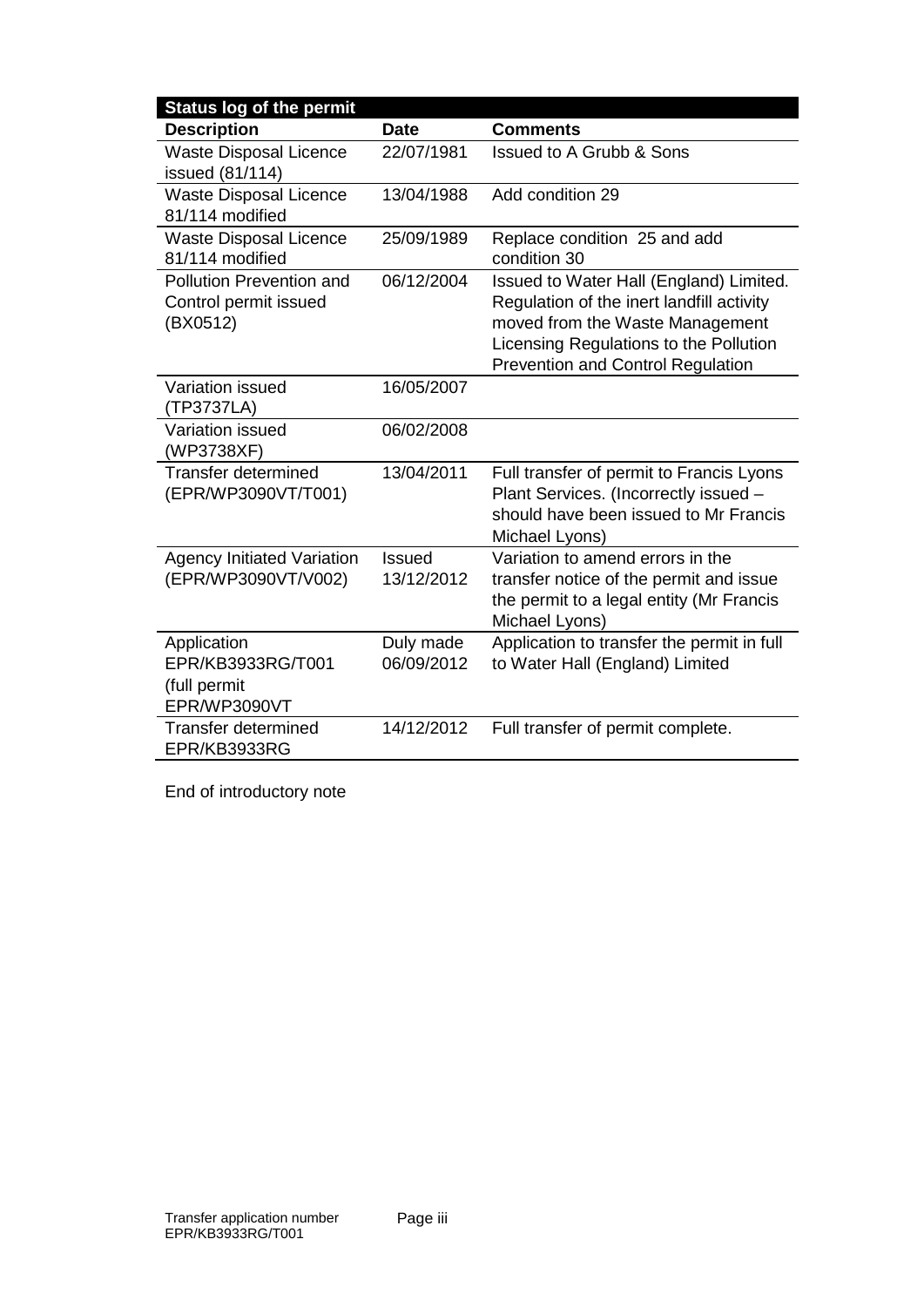### **Notice of transfer**

The Environmental Permitting (England and Wales) Regulations 2010

The Environment Agency in exercise of its powers under regulation 21 of the Environmental Permitting (England and Wales) Regulations 2010 transfers

#### **permit number**

**EPR/WP3090VT**

**to**

**Water Hall (England) Limited** ("the operator")

whose registered office is

**Gatehouse Farm Gransmore Green Felsted Essex CM6 3LB**

company registration number **02534209**

to operate a regulated facility at

**Bunkers Quarry Landfill Site Waterhall Quarry Lower Hatfield Road Hertford Hertfordshire SG13 8LF**

#### **from Mr Francis Michael Lyons**

to the extent set out in the schedules

This notice shall take effect from **14 December 2012**

#### **The number of the new permit granted to Water Hall (England) Limited is EPR/KB3933RG**

| Name                | Date             |
|---------------------|------------------|
| <b>Nathan Price</b> | 14 December 2012 |

Authorised on behalf of the Environment Agency